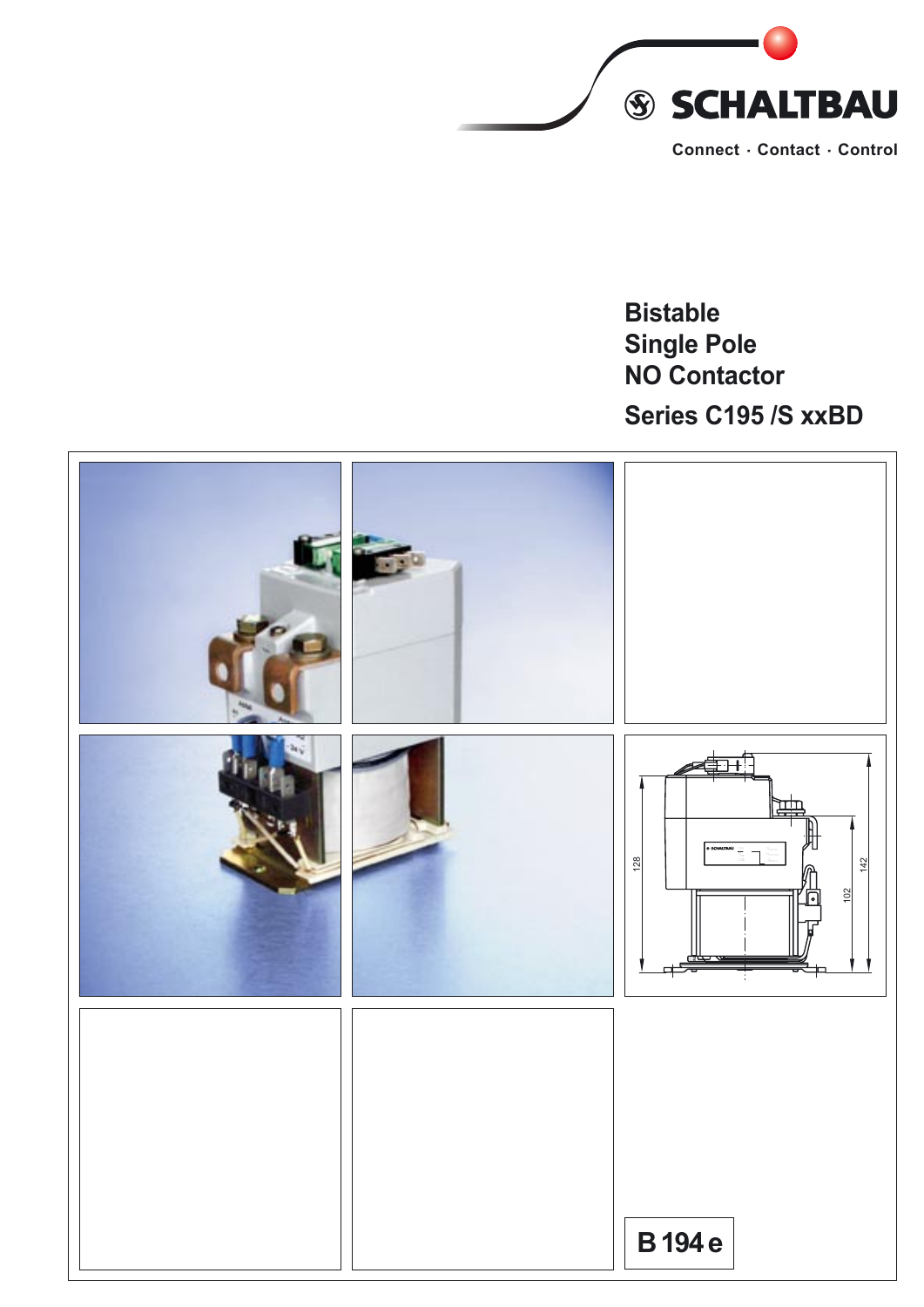### **Bistable single pole NO contactor, C195 S/ xxBD series**

Our bistable NO contactors are designed after the wellknown and very successful C195 series.

The change between the two stable states of contact, namely "main contact opened" and "main contact closed", is accomplished by a short switching impulse of only 50 ms duration. Since both rest and final position are stable, no further voltage is needed to hold the contacts in position. The advantage of this concept: No energy con sumption during operation. This allows for saving a lot of energy compared with common NO contactors used in applications where the closed-circuit position is to be maintained for a long period of time.

That is why our bistable C195 series contactors are ideally suited for deep discharge protection of batteries in uninterruptible power supplies (USP) - to name but an example.

#### **Features Applications**

- No power consumption in open and closed position
- Conventional thermal current  $I_{th}$  250 A DC
- Special designs up to 1,000 V DC
- Various coil voltages available

# • Deep discharge protection of batteries in

- uninterruptible power supplies (UPS)
- $\bullet$  Main contactor in photovoltaic systems
- Main contactor in fuel cell systems

#### **Technical Data**



| <b>Technical Data</b>                                                                    |                                                              |
|------------------------------------------------------------------------------------------|--------------------------------------------------------------|
| Rated insulation voltage U <sub>i</sub>                                                  | 1600 V                                                       |
| Pollution degree                                                                         | PD <sub>3</sub>                                              |
| Overvoltage category                                                                     | OVA                                                          |
| Standards                                                                                | IEC 60077-1; EN 50124; VDE 0660;<br>IEC 60947-1              |
| Conventional thermal current Ith<br>at 70°C ambient temperature                          | 250 A for wire gauge AWG 2/0<br>280 A for wire gauge AWG 3/0 |
| Dynamic limiting current                                                                 | 2300 A                                                       |
| Making capacity:<br>• Resistive load<br>• Inductive load                                 | 1800 A<br>2300 A. at time constant > 5 ms                    |
| Maximum breaking capacity                                                                | See table "Maximum breaking capacity"                        |
| Coil voltage U <sub>s</sub>                                                              | 24, 48, 60 V DC                                              |
| Extended tolerance                                                                       | $0.71.25 \times U_s$                                         |
| Coil power consumption:<br>• In open and closed position<br>• During switching, duration | <b>None</b><br>Approx. 95 W for 50 ms                        |
| Surge suppression                                                                        | <b>Diode</b>                                                 |
| Coil terminal                                                                            | Flat tab 6.3 x 0.8 DIN 46244                                 |
| Main contact terminal                                                                    | M8 screw, tightening torque 12 Nm max.                       |
| Contact material                                                                         | AgCdO (at 2006 AgSnO2)                                       |
| Mechanical life                                                                          | Approx. 100,000 operating cycles                             |
| Shock resistance                                                                         | 5 q / 20 ms                                                  |
| Vibration resistance                                                                     | 2 g at 5  150 Hz, any direction                              |
| <b>Auxiliary contact</b>                                                                 | 1 SPDT snap switch S870, $I_{\text{th}}$ =10 A $^*$ )        |
| Mounting position                                                                        | Any (except upside-down)                                     |
| Weight                                                                                   | 1.6 <sub>kq</sub>                                            |
| Ambient temperature range                                                                | $-25^{\circ}$ C  +70 $^{\circ}$ C                            |
| Storage temperature range                                                                | $-40^{\circ}$ C $ +85^{\circ}$ C                             |
| * see also catalogue D70e                                                                |                                                              |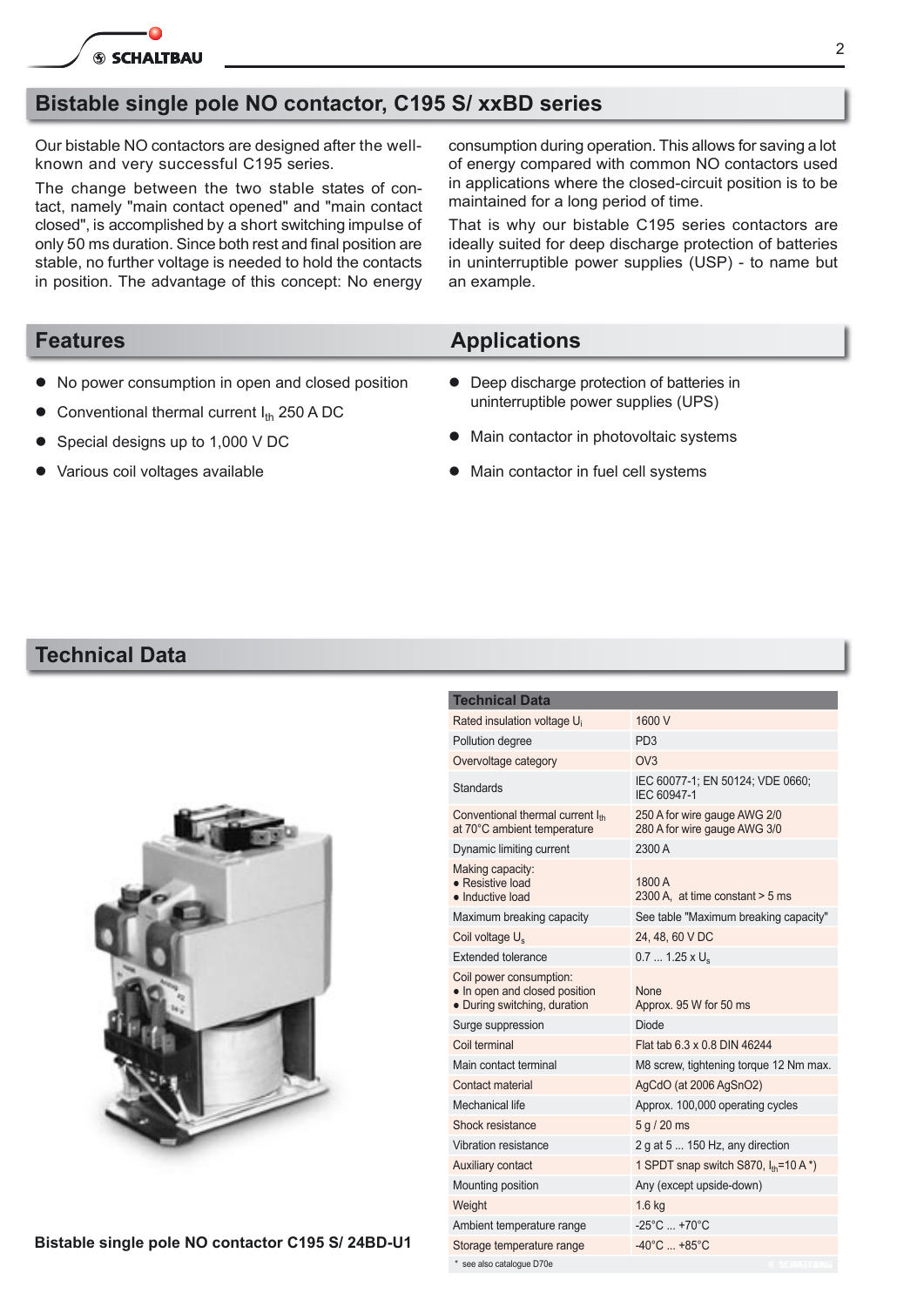**SSCHALTBAU** 

### **Maximum breaking capacity**

| Maximum breaking capacity                                           | Clearance<br>(see dimension diagram) |
|---------------------------------------------------------------------|--------------------------------------|
| 220 V DC, L/R = $0$ msec: 2000 A<br>220 V DC, L/R = 15 msec: 1300 A | 200 mm (clearance @)                 |
| $96$ V DC, L/R = 0 msec: 2300 A<br>96 V DC, L/R = 15 msec: 2000 A   | 150 mm (clearance @)                 |
| 24 V DC, L/R = $0$ msec: 2300 A<br>24 V DC, L/R = 15 msec: 2300 A   | 100 mm (clearance @)                 |

## **Ordering code**



### **Circuit diagram, Mounting template**

#### Circuit diagram:



Mounting template:



#### **Preferred types:**

C195 S/24BD-U1 C195 S/48BD-U1 C195 S/60BD-U1 C195 S/ 60BD-J1

#### **Special designs**

If you need a special design, do not hesitate to contact us. You might find your required contactor among our special designs. If not, we also supply designs to customer requirements. Please note that in this case minimum order quantities apply.

#### **Dimension diagram**



Clearance between arc exit point and conductive parts:  $@$ See table "Maximum breaking capacity"